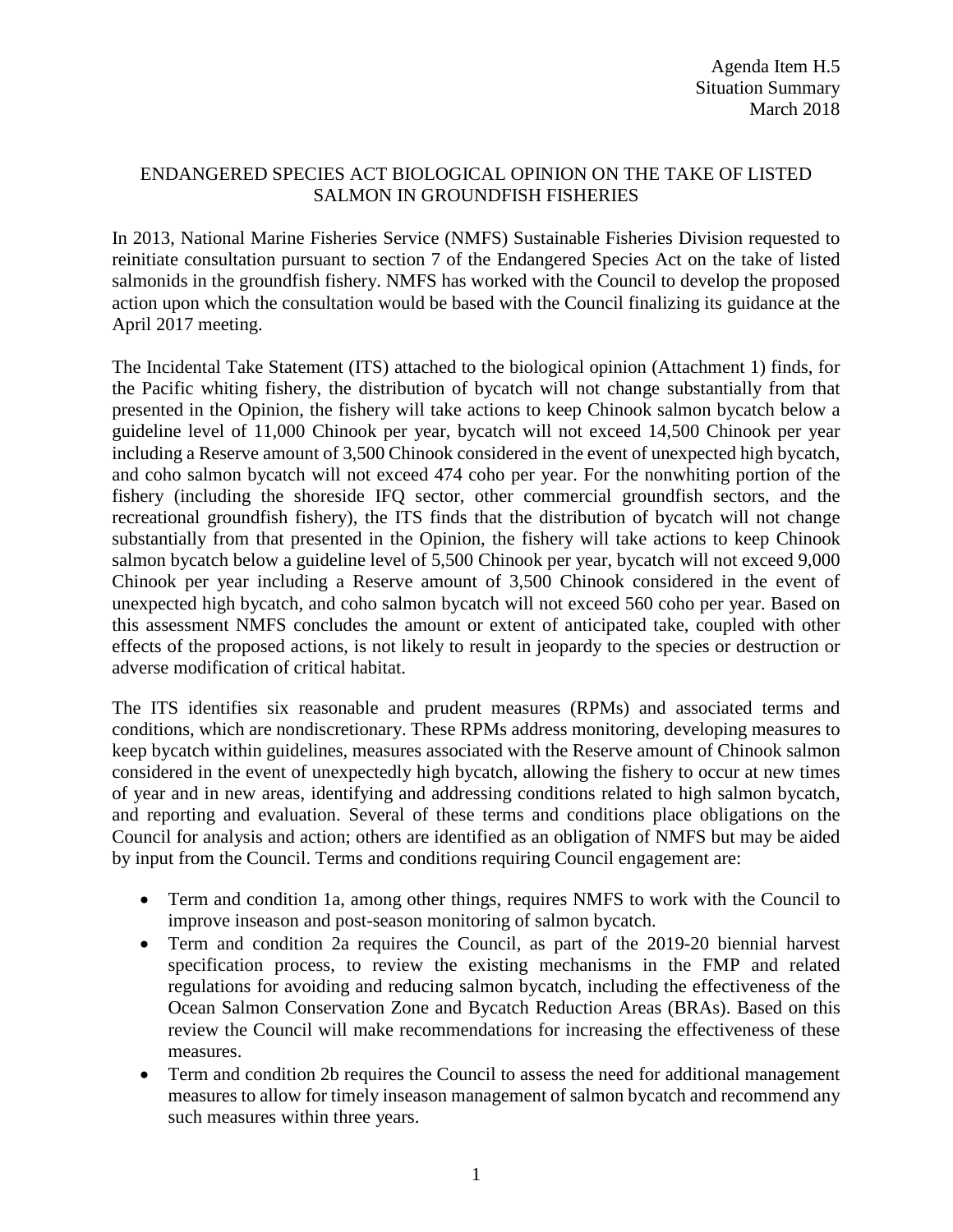- Term and condition 2d requires the Council and NMFS to retain certain existing restrictions to minimize Chinook bycatch for the duration of the Opinion.
- Term and condition 2e requires the Council and NMFS to implement regulations within two years to prohibit bottom trawling and nonwhiting midwater trawling within the nearshore Klamath and Columbia River Salmon Conservation Zones.
- Term and condition 3a requires NMFS and the Council, as part of the 2019-20 biennial harvest specification process, to develop and implement initial regulations governing the Reserve of 3,500 Chinook. These regulations will be designed to, among other things, allow for inseason action to prevent any sector guideline plus the full amount of the Reserve from being exceeded and to minimize the chance that the Reserve is used in three out of any consecutive five years.
- Term and condition 3b requires NMFS to monitor the use of the Reserve in 2019 and provide a report to the Council when it is developing the biennial specifications for 2021- 2022.
- Term and condition 3c requires NMFS and the Council, as part of the 2019-20 biennial harvest specification process, to develop and implement regulations governing closure of the fishery sector(s) when either the whiting or nonwhiting fishery sector exceeds its Chinook bycatch guideline plus the Reserve.
- Terms and conditions under RPM #4 provide guidance on opening areas currently within the trawl RCA, allowing further development of the nonwhiting midwater and bottom trawl fisheries south of 42° N. latitude, and allowing further development of the midwater nonwhiting fishery (targeting widow and yellowtail rockfish) coastwide.
- Terms and conditions under RPM #5 direct NMFS and the Council to identify high salmon bycatch areas, regularly conduct analyses to identify conditions contributing to salmon bycatch including extreme bycatch events, and report the findings of these analysis within two years.
- Terms and conditions under RPM #6 require NMFS to produce an annual post-season report on salmon bycatch and within one year; working with the Council, within two years produce a report evaluating the timeliness of existing monitoring and reporting systems in the commercial fixed gear and recreational groundfish fisheries and making recommendations to address identified deficiencies; and one year after the production of that report implement the recommendations made in the report.

The attached Groundfish Management Team (GMT) Report provides analysis and information for RPMs #1, #2, and #3. The GMT Report also lays out proposed alternatives for addressing the terms and conditions under RPMs #2 and #3. RPM #2 requires completion of an analysis of certain bycatch mitigation measures as part of the biennial harvest specifications and management measures process; mitigation measures could be implemented as part of the biennial process or through a follow-on process. RPM #3 requires action as part of biennial process. For any measures included in the biennial process the Council would formally adopt alternatives, and identify a preliminary preferred alternative, at the April 2018 Council meeting. The Council should provide guidance to the GMT on the proposed ranges of alternatives so they can be brought forward in April for adoption.